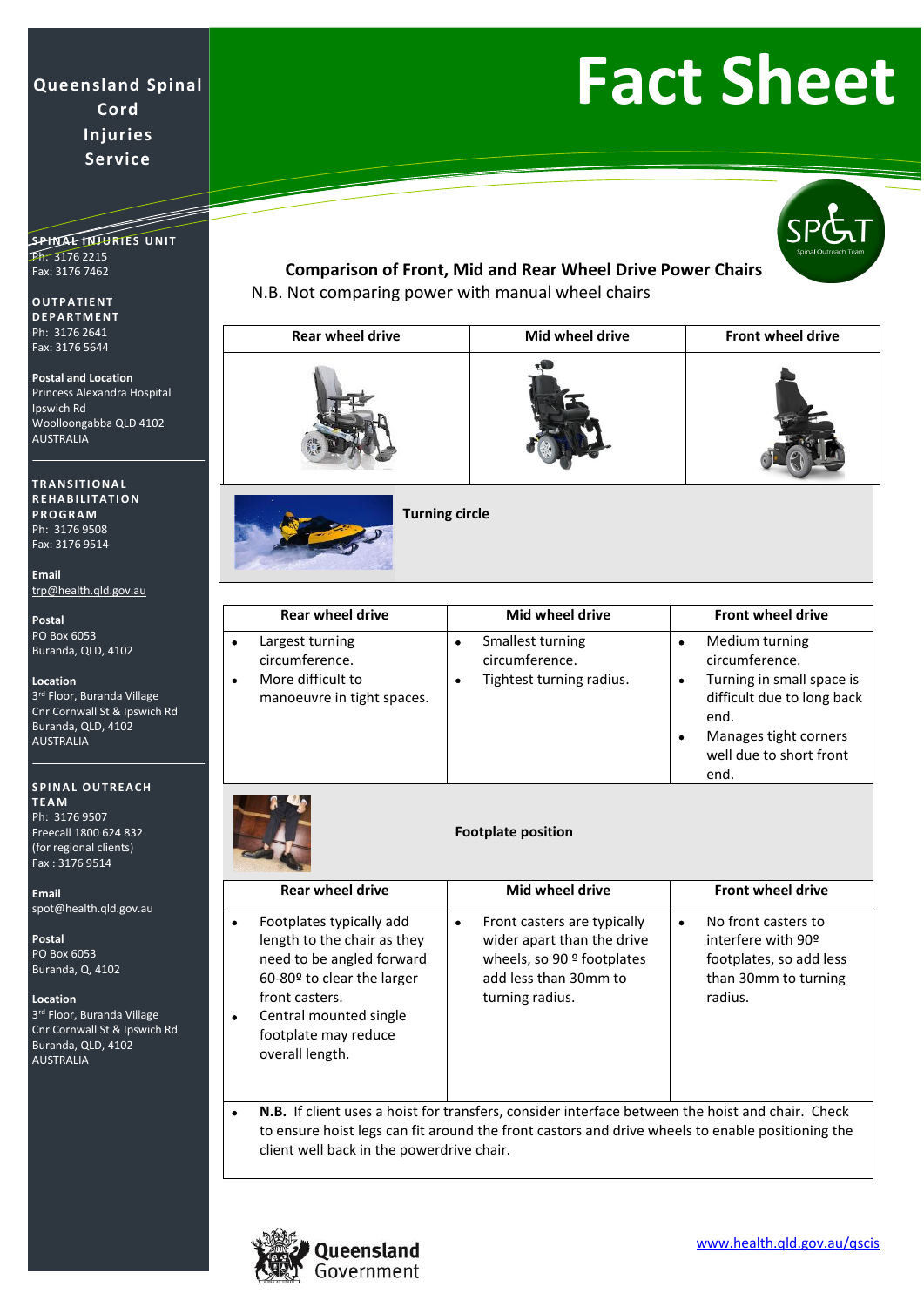## **Fact Sheet**

SPINA<del>L INJURIES</del> UNIT Ph: 3176 2215 Fax: 3176 7462

**O U T P A T I E N T D E P A R T M E N T** Ph: 3176 2641 Fax: 3176 5644

**Postal and Location** Princess Alexandra Hospital Ipswich Rd Woolloongabba QLD 4102 AUSTRALIA

**T R A N S I T I O N A L R E H A B I LI T A T I O N P R O G R A M** Ph: 3176 9508 Fax: 3176 9514

**Email** [trp@health.qld.gov.au](mailto:trp@health.qld.gov.au)

**Postal** PO Box 6053 Buranda, QLD, 4102

**Location**

3<sup>rd</sup> Floor, Buranda Village Cnr Cornwall St & Ipswich Rd Buranda, QLD, 4102 AUSTRALIA

#### **SPINAL OUTREACH T E A M**

Ph: 3176 9507 Freecall 1800 624 832 (for regional clients) Fax : 3176 9514

**Email** [spot@health.qld.gov.au](mailto:spot@health.qld.gov.au)

**Postal** PO Box 6053 Buranda, Q, 4102

**Location** 3<sup>rd</sup> Floor, Buranda Village Cnr Cornwall St & Ipswich Rd Buranda, QLD, 4102 AUSTRALIA



**Handling obstacles and inclines**

| <b>Rear wheel drive</b>                                                                                                                                                                                                                                                                                                                                                                                                                                                                                                                                                                                                                                      | Mid wheel drive                                                                                                                                                                                                                                                                                                                                                                                                                                                                                                                                                 | <b>Front wheel drive</b>                                                                                                                                                                                                                                                                                                                                                                                                                                                                                                                                                                                                                                                                                                        |
|--------------------------------------------------------------------------------------------------------------------------------------------------------------------------------------------------------------------------------------------------------------------------------------------------------------------------------------------------------------------------------------------------------------------------------------------------------------------------------------------------------------------------------------------------------------------------------------------------------------------------------------------------------------|-----------------------------------------------------------------------------------------------------------------------------------------------------------------------------------------------------------------------------------------------------------------------------------------------------------------------------------------------------------------------------------------------------------------------------------------------------------------------------------------------------------------------------------------------------------------|---------------------------------------------------------------------------------------------------------------------------------------------------------------------------------------------------------------------------------------------------------------------------------------------------------------------------------------------------------------------------------------------------------------------------------------------------------------------------------------------------------------------------------------------------------------------------------------------------------------------------------------------------------------------------------------------------------------------------------|
| Drive wheels push front<br>$\bullet$<br>casters over obstacles, so<br>less efficient than front<br>wheel drives.<br>Least stable for tipping<br>$\bullet$<br>compared to mid and front<br>drives, as most of chair's<br>mass is at the rear of the<br>chair.<br>Must have anti-tippers.<br>$\bullet$<br>More likely to tip backwards<br>$\bullet$<br>when going up hill, as<br>batteries and motor are at<br>the rear of the chair.<br>When going up steep hills<br>$\bullet$<br>the chair will lean back on<br>its anti-tippers to assist in<br>preventing chair from<br>tipping backwards.<br>Need access to expertise for<br>$\bullet$<br>correct set up. | Most stable chair on slopes,<br>$\bullet$<br>as front and back casters<br>prevent tipping forward or<br>backward.<br>The chair's centre of gravity<br>$\bullet$<br>is about even with centre of<br>chair. The drive wheels<br>under the user make it<br>stable over even ground.<br>On uneven terrain or curbs,<br>$\bullet$<br>may get "stuck" on the<br>front and rear casters,<br>suspending the drive<br>wheels off the ground.<br>On sand or soft ground, the<br>$\bullet$<br>drive wheels may sink into<br>the soft terrain, causing loss<br>of traction. | Better than rear and mid<br>$\bullet$<br>wheel drives for<br>obstacle climbing and on<br>rough ground, because<br>the large drive wheels<br>pull the chair over<br>obstacles.<br>Stability dependent on<br>٠<br>battery location.<br>Provides better weight<br>$\bullet$<br>distribution than rear<br>and mid wheel chairs, as<br>the weight of chair can<br>be spread by having<br>drive wheels at the front<br>and batteries at the<br>back. This makes it very<br>stable for uneven terrain<br>and hills.<br>If chair is set up with<br>٠<br>one battery behind and<br>one in front of the seat,<br>the chair must rely on<br>front anti-tippers to<br>improve stability. This<br>would add length to the<br>front of chair. |

**Handling at speed** 

|           | <b>Rear wheel drive</b>                                                                                   | Mid wheel drive                                                                                                                                                                                                                               | <b>Front wheel drive</b>                                                                                                                                                                                              |  |
|-----------|-----------------------------------------------------------------------------------------------------------|-----------------------------------------------------------------------------------------------------------------------------------------------------------------------------------------------------------------------------------------------|-----------------------------------------------------------------------------------------------------------------------------------------------------------------------------------------------------------------------|--|
| $\bullet$ | Most stable at higher<br>speeds because most of the<br>weight of the chair is<br>around the drive wheels. | More sensitive to change of<br>$\bullet$<br>direction than rear wheel<br>drive, due to drive wheel<br>position<br>To turn quickly, all four<br>٠<br>casters have to spin back<br>into the direction of travel.<br>Six points of contact.<br>٠ | Less stable than rear<br>$\bullet$<br>wheel drive, and<br>tendency to fishtail<br>when turning at high<br>speed because the chair<br>is pulling more weight<br>behind it<br>On hard braking, may tip<br>٠<br>forward. |  |
|           |                                                                                                           | At low speed (6-8kph) all three drive systems are equally stable                                                                                                                                                                              |                                                                                                                                                                                                                       |  |

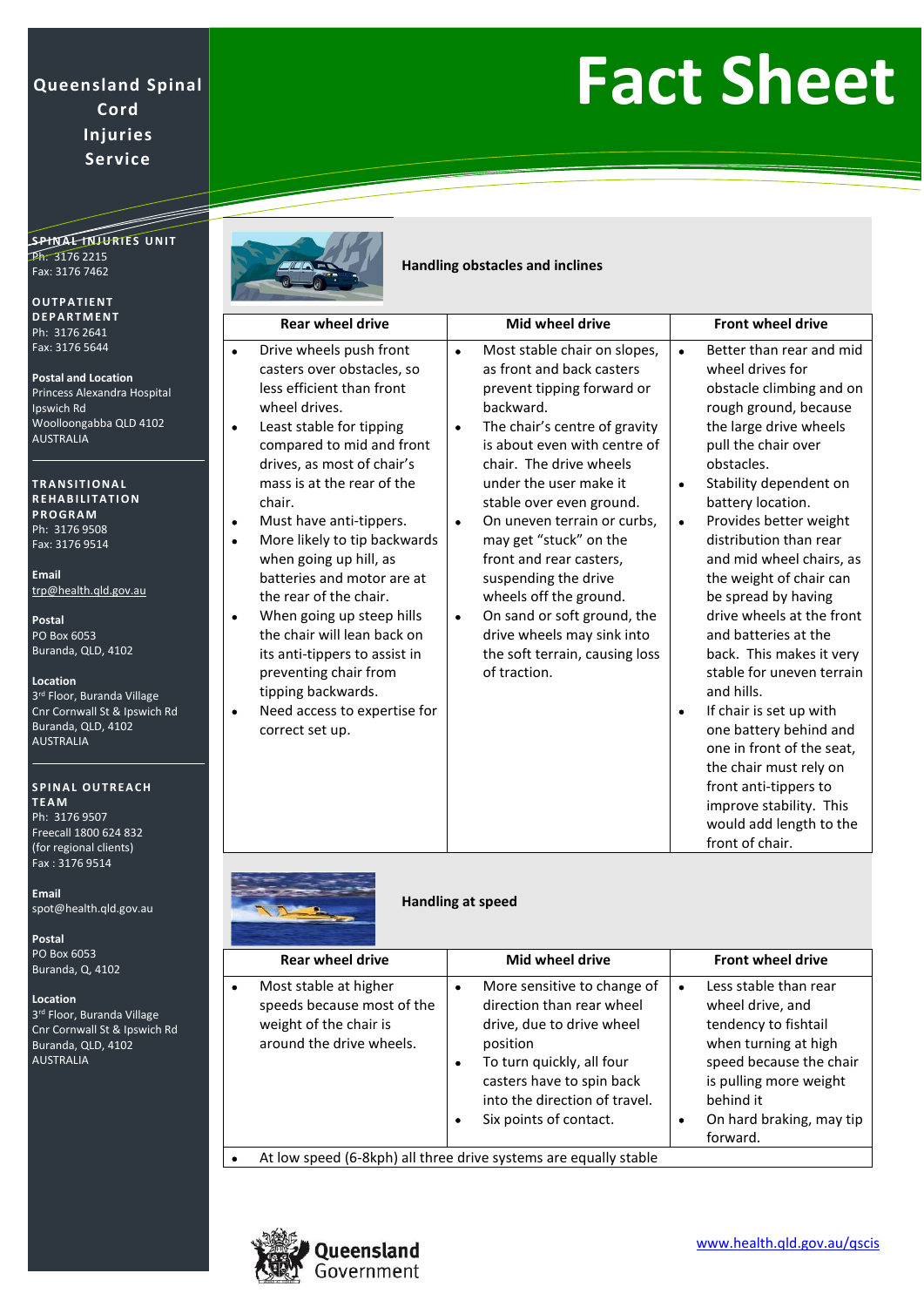## **Fact Sheet**

**• N.B.** Power chairs in Australia are legally required to be speed limited to 10kph

**S P I N A L I N J U R I E S U N I T** Ph: 3176 2215 Fax: 3176 7462

**O U T P A T I E N T D E P A R T M E N T** Ph: 3176 2641 Fax: 3176 5644

**Postal and Location** Princess Alexandra Hospital Ipswich Rd Woolloongabba QLD 4102 AUSTRALIA

**T R A N S I T I O N A L R E H A B I LI T A T I O N P R O G R A M** Ph: 3176 9508 Fax: 3176 9514

**Email** [trp@health.qld.gov.au](mailto:trp@health.qld.gov.au)

**Postal** PO Box 6053 Buranda, QLD, 4102

**Location**

3<sup>rd</sup> Floor, Buranda Village Cnr Cornwall St & Ipswich Rd Buranda, QLD, 4102 AUSTRALIA

**SPINAL OUTREACH T E A M**

Ph: 3176 9507 Freecall 1800 624 832 (for regional clients) Fax : 3176 9514

**Email** [spot@health.qld.gov.au](mailto:spot@health.qld.gov.au)

**Postal** PO Box 6053 Buranda, Q, 4102

**Location**

3<sup>rd</sup> Floor, Buranda Village Cnr Cornwall St & Ipswich Rd Buranda, QLD, 4102 AUSTRALIA

**Smoothness of ride**

| <b>Rear wheel drive</b>                                                                                                                      | Mid wheel drive                                                                                                                                                                                                                                                                                                                                                                                                                |   | <b>Front wheel drive</b>                                                                                                                     |
|----------------------------------------------------------------------------------------------------------------------------------------------|--------------------------------------------------------------------------------------------------------------------------------------------------------------------------------------------------------------------------------------------------------------------------------------------------------------------------------------------------------------------------------------------------------------------------------|---|----------------------------------------------------------------------------------------------------------------------------------------------|
| Larger casters than mid<br>wheel drive chairs, so<br>smoother ride outdoors.<br>Can be fitted with shock<br>absorbers on all four<br>wheels. | Generally have smaller<br>٠<br>casters so a harder ride<br>than rear or front wheel.<br>However, can be offset by<br>the softness of all wheels<br>and quality of suspension.<br>Six wheels going over the<br>bumps and sending more<br>shocks into the frame and<br>seat.<br>Suspension system tends to<br>deflect and conform to the<br>surface. Therefore, seat will<br>be straight even if wheels at<br>different heights. | ٠ | Larger casters than mid<br>wheel drive chairs, so<br>smoother ride outdoors.<br>Can be fitted with shock<br>absorbers on all four<br>wheels. |

• Pneumatic tyres and casters provide the smoothest ride. Many chairs provide the option of solid casters and drive wheels to prevent flat tyres.

• All MASS funded chairs have solid tyres as standard

### **Reversing**

| <b>Rear wheel drive</b>                                                                                                                                                                                                             | Mid wheel drive                                                                                                                                                              | <b>Front wheel drive</b>                                                                                                                                                                                                               |
|-------------------------------------------------------------------------------------------------------------------------------------------------------------------------------------------------------------------------------------|------------------------------------------------------------------------------------------------------------------------------------------------------------------------------|----------------------------------------------------------------------------------------------------------------------------------------------------------------------------------------------------------------------------------------|
| Less sensitive than mid wheel<br>drive. The larger casters have<br>more contact with the ground,<br>so weight is distributed over a<br>larger area; thus, the chair<br>moves in the desired direction<br>before the casters swivel. | More sensitive to change of<br>٠<br>direction of travel than rear<br>and front wheel drives,<br>because their smaller<br>casters result in an instant<br>change of direction | Less sensitive than mid<br>wheel drive. The larger<br>casters have more contact<br>with the ground, so weight is<br>distributed over a larger<br>area; thus, the chair moves<br>in the desired direction<br>before the casters swivel. |

• The casters have to spin back into the direction of travel for all power chairs, regardless of the location of the drive wheels.